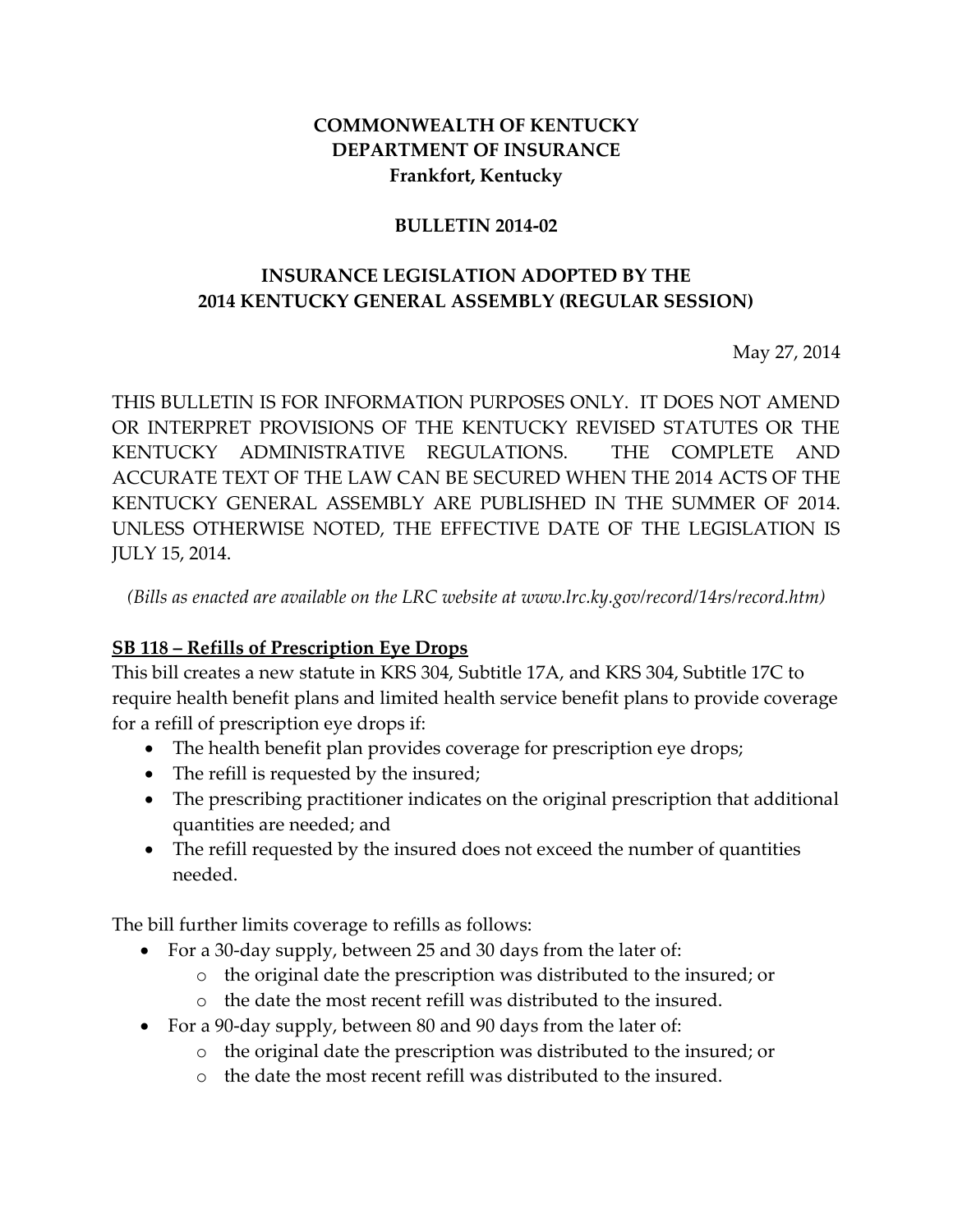The bill also requires health benefit plans and limited health service benefit plans that provide coverage for prescription eye drops to provide coverage for one additional bottle of prescription eye drops every three months when:

- The additional bottle is requested by the insured or the prescribing practitioner at the time the original prescription is distributed to the insured; and
- The prescribing practitioner indicates on the original prescription that the additional bottle is needed by the insured for use in a day care or school.

The provisions of this bill take effect on January 1, 2015.

*Contact: Health & Life Division (502) 564-6088*

# **HB 126 – Own Risk Solvency Assessment; Reserves for Non-Profit Health Service Corporation; Cost-Sharing Parity for Anti-Cancer Medications**

Own Risk Solvency Assessment

This bill creates new statutes within KRS 304, Subtitle 3, to adopt the National Association of Insurance Commissioners Own Risk Solvency Assessment model.

The bill requires certain insurers domiciled in Kentucky to:

- Maintain a risk management framework to assist with identifying, assessing, monitoring, managing and report on its material and relevant risks;
- Conduct an Own Risk Solvency Assessment (ORSA) in accordance with the ORSA Guidance Manual on an annual basis and when there are significant changes to the risk profile of the insurer or the insurance group of which the insurer is a member; and
- Submit an ORSA Summary Report to the Commissioner annually and upon the Commissioner's request.

Domestic insurers are exempt from these requirements if:

- The insurer has annual direct written and unaffiliated assumed premium less than \$500,000,000, including international direct and assumed premium, but excluding premiums reinsured with the Federal Crop Insurance Corporation or the Federal Flood Program; and
- The insurance group of which the insurer is a member has annual direct written and unaffiliated assumed premium less than \$1,000,000,000, including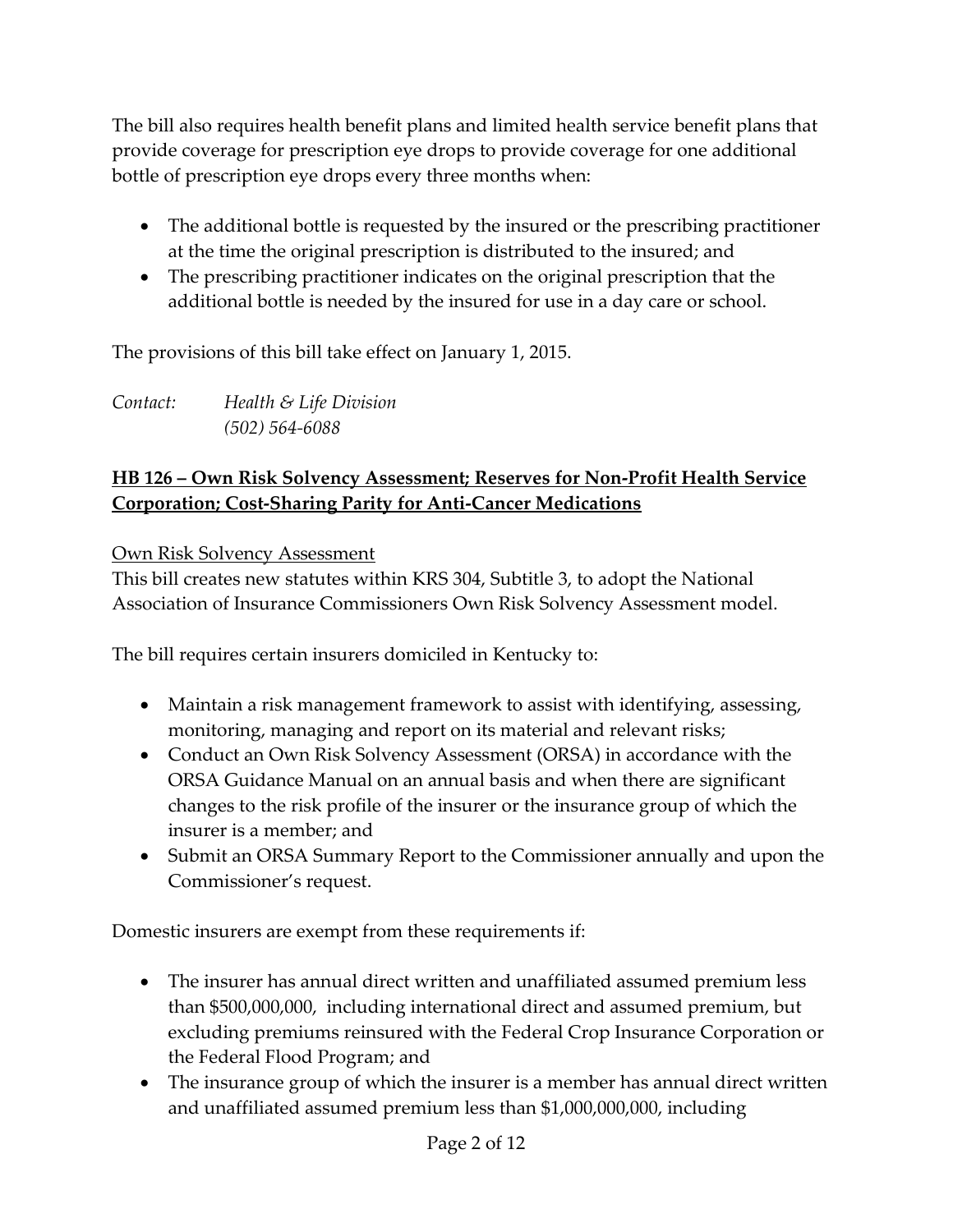international direct and assumed premium, but excluding premiums reinsured with the Federal Crop Insurance Corporation or the Federal Flood Program.

Notwithstanding the qualifications for an exemption, the Commissioner may require that an insurer comply with these requirements based on:

- Unique circumstances including, but not limited to, the type and volume of business written, ownership and organizational structure, federal agency requests, and international supervisor requests;
- Risk-based capital for a company action level;
- A determination that the insurer meets one or more of the standards of an insurer deemed to be in hazardous financial condition; or
- A determination that the insurer exhibits qualities of a troubled insurer.

The bill specifically treats as confidential the ORSA Summary Report and other information disclosed to the Commissioner in compliance with these requirements.

These provisions are effective on January 1, 2015.

*Contact: Financial Standards & Examination Division (502) 564-6082*

Reserves for Non-Profit Health Service Corporation Section 10 of the bill amends KRS 304.32-130 to remove the restriction on reserve levels of non-profit health service corporations.

*Contact: Financial Standards & Examination Division (502) 564-6082*

## Cost-Sharing Parity for Anti-Cancer Medications

Section 11 of this bill creates a new statute within KRS 304, Subtitle 17A to prohibit insurers from including in a health benefit plan a higher copayment, coinsurance, or deductible for patient administered anti-cancer medications than it requires for injected or intravenously administered anti-cancer medications.

The bill further prohibits insurers from meeting these parity requirements by:

- Increasing the copayment, coinsurance, or deductible required for injected or intravenously administered anti-cancer medications; or
- Reclassifying benefits with respect to anti-cancer medications.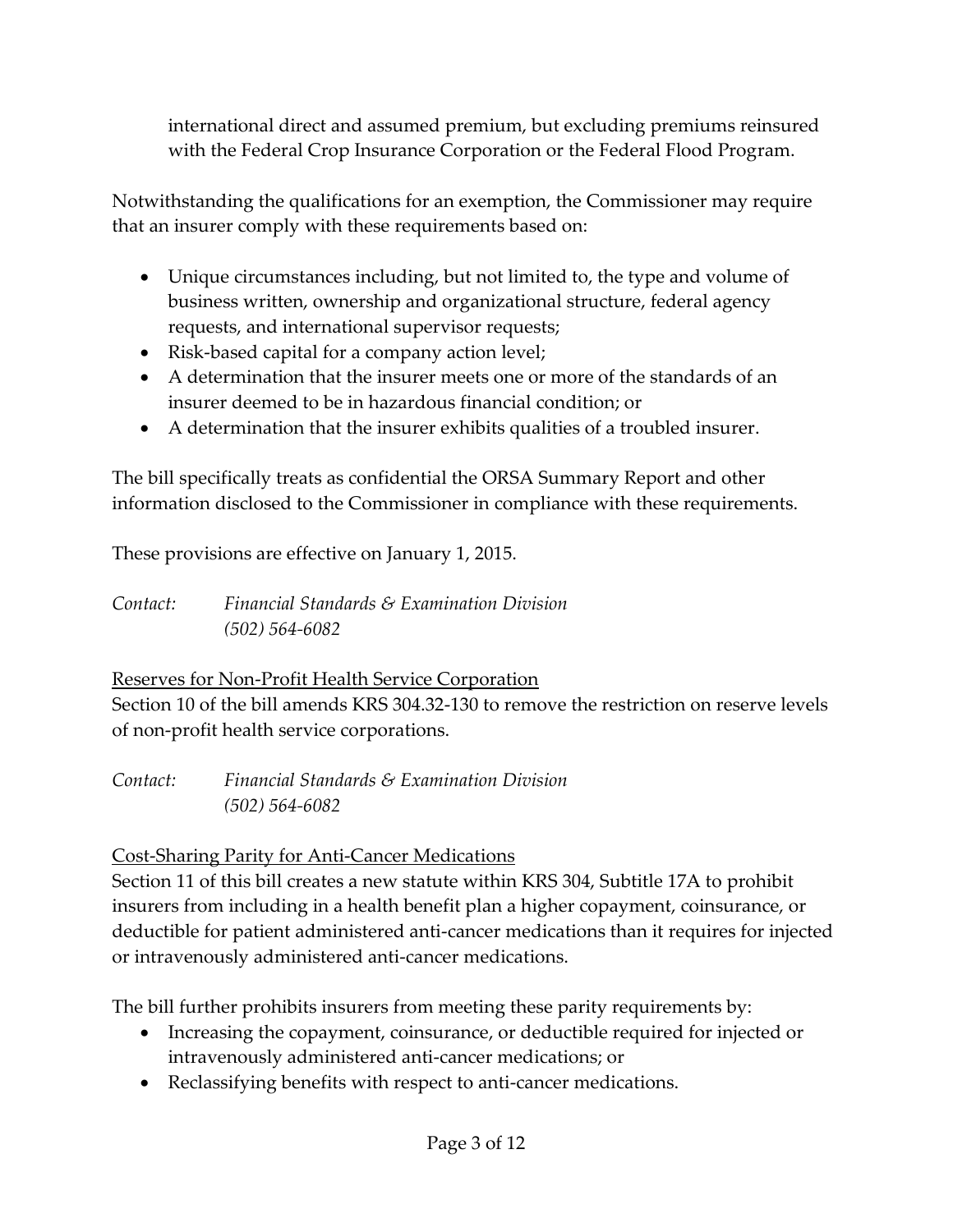An insurer shall be deemed in compliance with this bill if the cost-sharing does not exceed \$100 per prescription for a thirty (30) day period.

The provisions of this section apply to high deductible health plans used in conjunction with a health savings account only after the insured's deductible has been satisfied.

*Contact: Health & Life Division (502) 564-6088*

# **HB 170 – Local Government Premium Tax**

Section 3 of this bill amends KRS 91A.080 to exempt from the local government premium tax any premium paid by non-profit self-insurance groups or self-insurance entities whose membership consists of cities, counties, charter county governments, urban-county governments, consolidated local governments, unified local governments, school districts, or any other political subdivisions of the Commonwealth.

| Contact: | <b>Consumer Protection Division</b> |
|----------|-------------------------------------|
|          | $(502) 564 - 6034$                  |

## **HB 218 – Motor Vehicle Insurance**

This bill amends KRS 304.39-117 related to proof of motor vehicle insurance to allow either the insurance card or the electronic database to be evidence to a peace officer of the insured status of a vehicle.

The bill also requires an owner who has entered into an insurance contract on a newly acquired motor vehicle or changed insurance carriers on an existing motor vehicle to keep an insurance card, either paper or electronic, in his or her motor vehicle for fortyfive (45) days.

*Contact: Property & Casualty Division (502) 564-6046*

## **HB 357 – Self-Service Storage Space Insurance**

This bill amends KRS 304.9-230 to create a limited line of authority for an agent license for self-service storage space.

New statutes within KRS 304, Subtitle 9 are created to allow an operator of a self-service storage facility to offer and disseminate insurance for personal property located within a leased space at a self-service storage facility. The operator is not required to be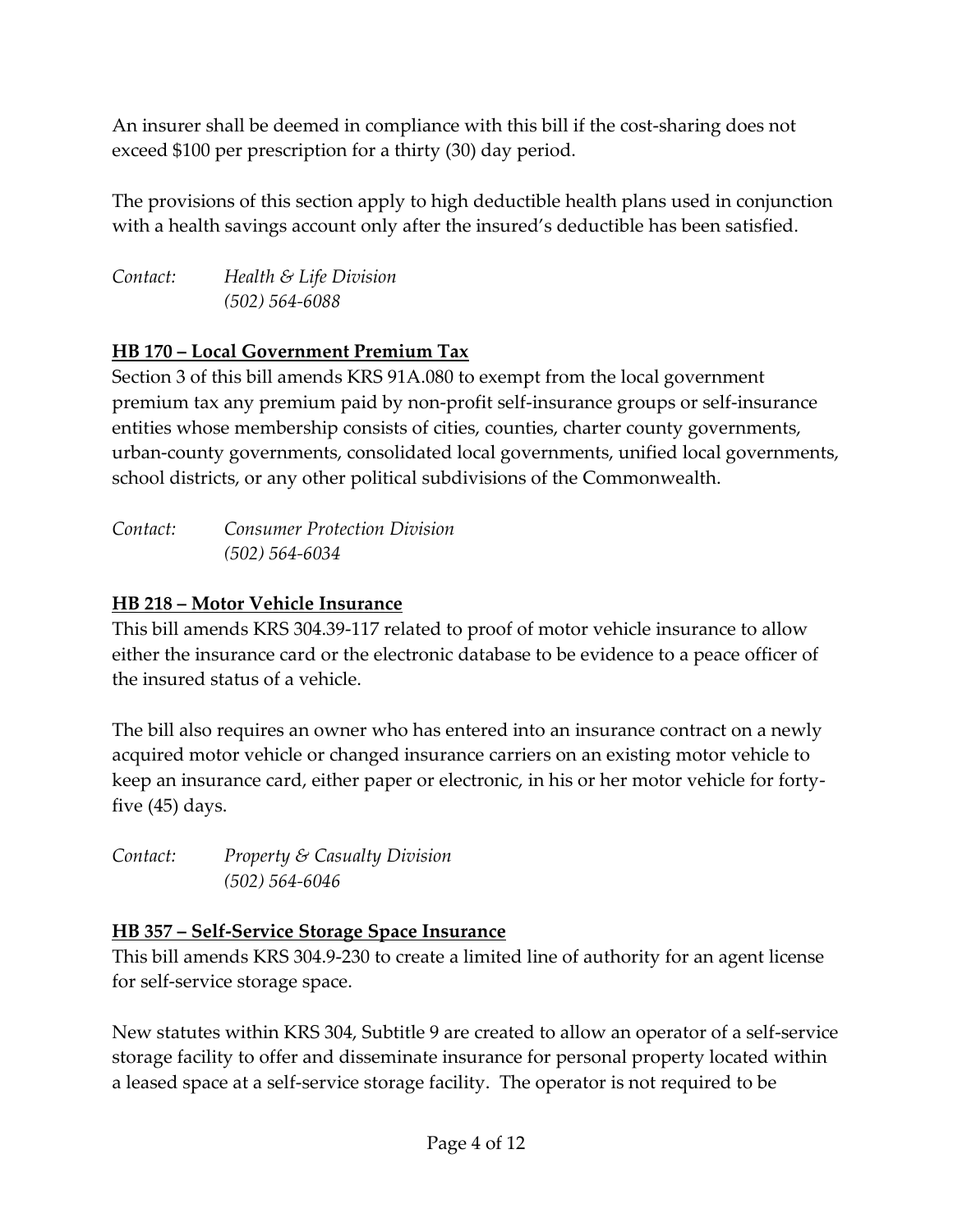licensed as an agent if the insurance is offered and disseminated under the control of a limited lines self-service storage space insurance producer.

The limited lines self-service storage space insurance producer can be:

- A licensed managing general agent;
- A licensed agent; or
- A limited lines self-service storage space insurance agent.

The limited lines self-service storage space insurance producer must comply with the following requirements:

- Ensure that the information distributed by the self-service storage facility operator to customers clearly identifies the insurance producer's name and contact information;
- Maintain a register of each facility that offers self-service storage space insurance on the insurance producer's behalf that includes the following:
	- o The name, address, contact information, and FEIN of the operator of the facility; and
	- o The name, address, and contact information of any person employed by the operator who directs or controls the operation of the self-service storage facility;
- Update the register at least annually and provide it to the Commissioner upon request;
- Designate one of its employees as a licensed individual responsible for compliance with these requirements; and
- Require each employee of the operator whose duties include offering and disseminating insurance to receive training that shall include, at a minimum:
	- o Instructions on the type of insurance offered;
	- o Ethical sales practices; and
	- o Required disclosures to customers.

The following consumer protection disclosures must be made in writing prior to the sale of self-service storage space insurance:

- A clear and concise description of the material terms and conditions of the coverage, including a description of exclusions;
- A description of the process for filing a claim and a toll free telephone number for reporting a claim;
- A statement that the coverage offered by the self-service storage space insurance rental agreement may be a duplication of coverage already provided by an occupant's other source of property coverage;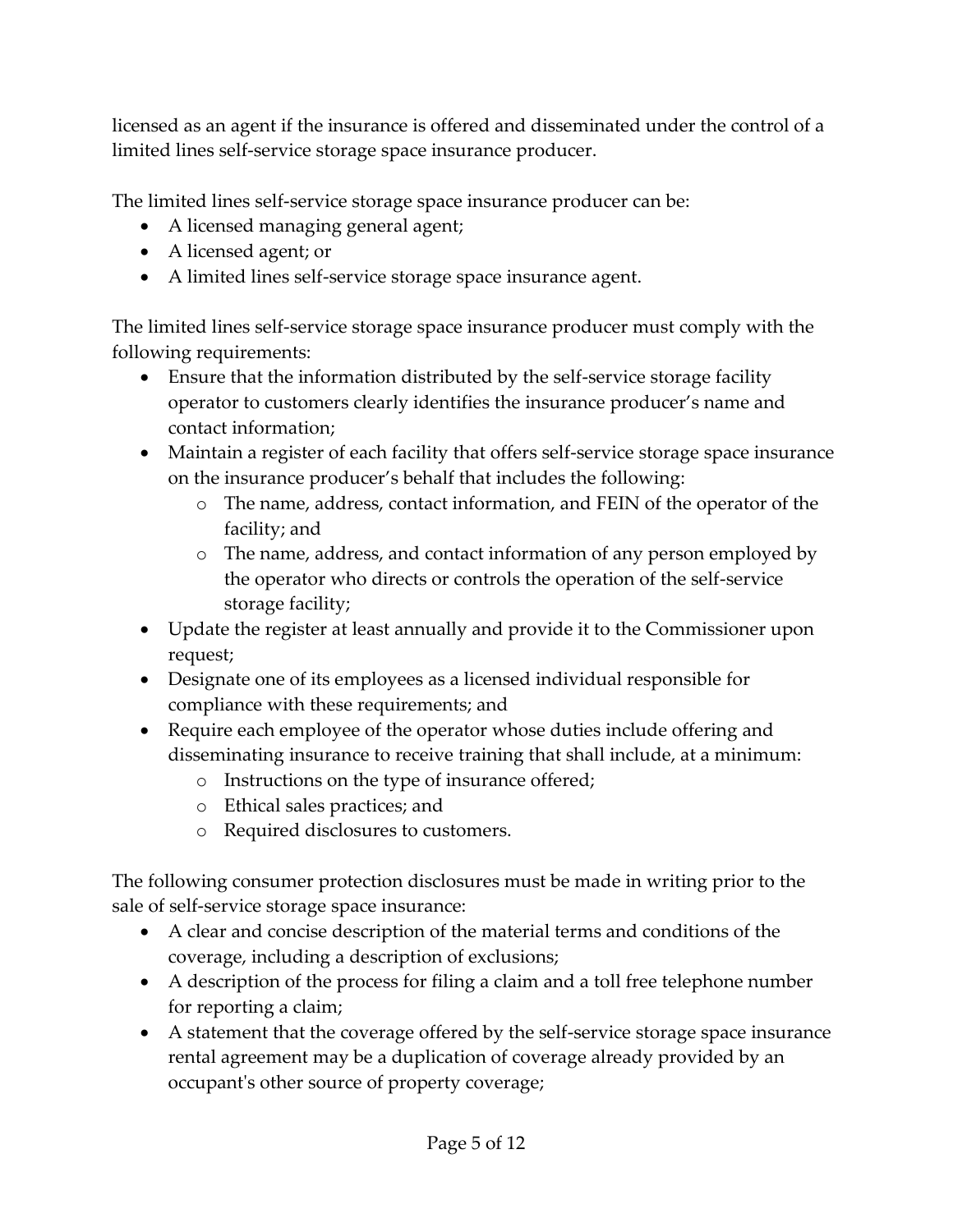- A statement that if insurance is required as a condition of an operator's rental agreement with an occupant, the requirement may be satisfied by the customer's:
	- o Purchase of self-service storage space insurance that is offered or disseminated by the self-storage facility; or
	- o Presentation to the self-storage facility of evidence of other applicable insurance coverage;
- The name and address of the underwriting insurer;
- A separate itemization of all costs for the self-service storage space insurance;
- Confirmation that the insurer underwriting coverage is authorized to transact insurance in Kentucky; and
- A statement that the self-service storage space insurance is primary coverage over any other coverage, which may be made available to the occupant, covering the same loss.

*Contact: Agent Licensing Division (502) 564-6004*

# **HB 375 – Dual Status for Lloyds of London**

This bill amends KRS 304.3-070 to expressly specify that large underwriting associations with diverse members, incorporated and unincorporated, may be licensed to transact business in Kentucky. It further provides that only underwriting associations with at least \$250,000,000 in capital and surplus and \$250,000,000 in a central fund will qualify.

The bill also amends KRS 304.10-070 to provide that an underwriting association may also qualify separately as an eligible surplus lines carrier if the member syndicates providing surplus lines coverage are listed on the quarterly listing of alien insurers maintained by the National Association of Insurance Commissioners.

*Contact: Property & Casualty Division (502) 564-6046*

> *Financial Standards & Examination Division (502) 564-6082*

# **HB 414 – Life Insurance**

HB 414, as enacted, includes two main provisions: payment for long-term care services from settled life insurance policies and treatment of unclaimed life insurance benefits.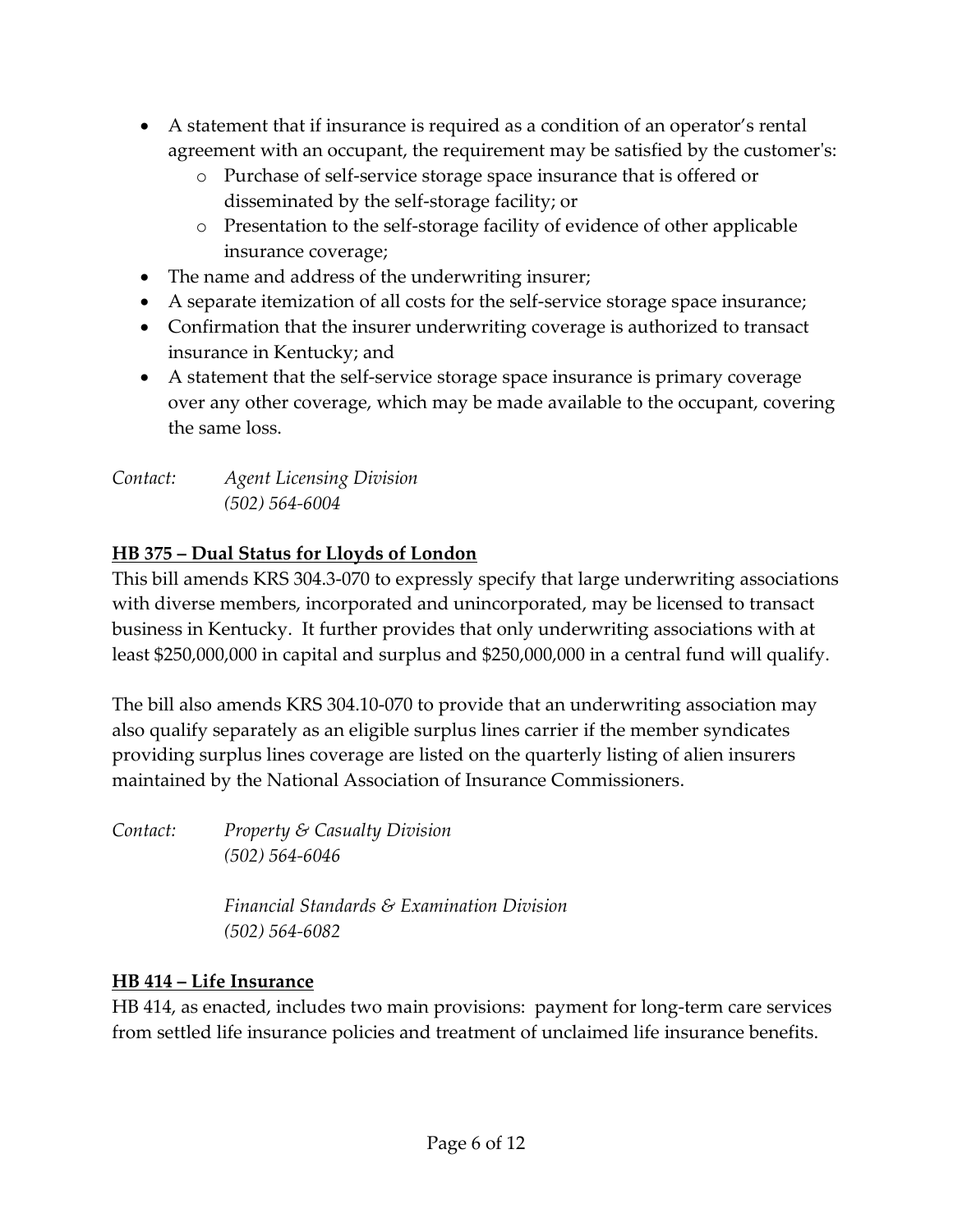## Payment for Long-Term Care Services

Section 1 allows the owner of a life insurance policy with a face amount of \$10,000 or more to enter into a life settlement contract, with the proceeds being used to pay directly for long-term care services. Any funds from the settled policy must be held in an irrevocable account for the benefit of the recipient. Further, the greater of (1) 5% of the face amount of the policy (up to \$7,500); or (2) \$5,000 may be reserved and payable to the owner's estate or the beneficiary of the account for final burial expenses of the insured. Any remaining funds in the irrevocable account must be paid to the owner's estate or the beneficiary of the account.

The bill includes the following consumer protections:

- Specific financial responsibility requirements (surety bond or errors and omissions insurance) for any life settlement provider entering into contracts under these provisions;
- Prior approval by the Department of Insurance of the life settlement contract form;
- Filing with the Department of Insurance for advertising and marketing materials used by a life settlement provider; and
- Periodic market conduct examinations of life settlement providers.

Finally, because life insurance policies are considered assets for Medicaid eligibility determinations, the bill recognizes there are methods to exclude life insurance policies other than the life settlement option permitted in this section.

Section 2 creates a new statute within KRS 205 (related to Medicaid) to prohibit the proceeds of a life settlement contract entered into in accordance with Section 1 from being considered a resource or asset in determining Medicaid eligibility. This section further prohibits Medicaid funds from being used to pay for long-term care until the money in the irrevocable account (with the exception of the money reserved for final expenses) is exhausted.

#### Unclaimed Life Insurance Benefits

These provisions are based on the model law by the National Council of Life Insurers (NCOIL). Kentucky was the first state to put the model into effect.

Currently, KRS 304.15-420 requires insurers to compare their in-force life insurance policies with the U.S. Social Security's Death Master File to determine whether benefits are payable. To address insurer's concerns with the cost associated with the comparison; this bill amends the search requirements to: (1) allow for semi-annual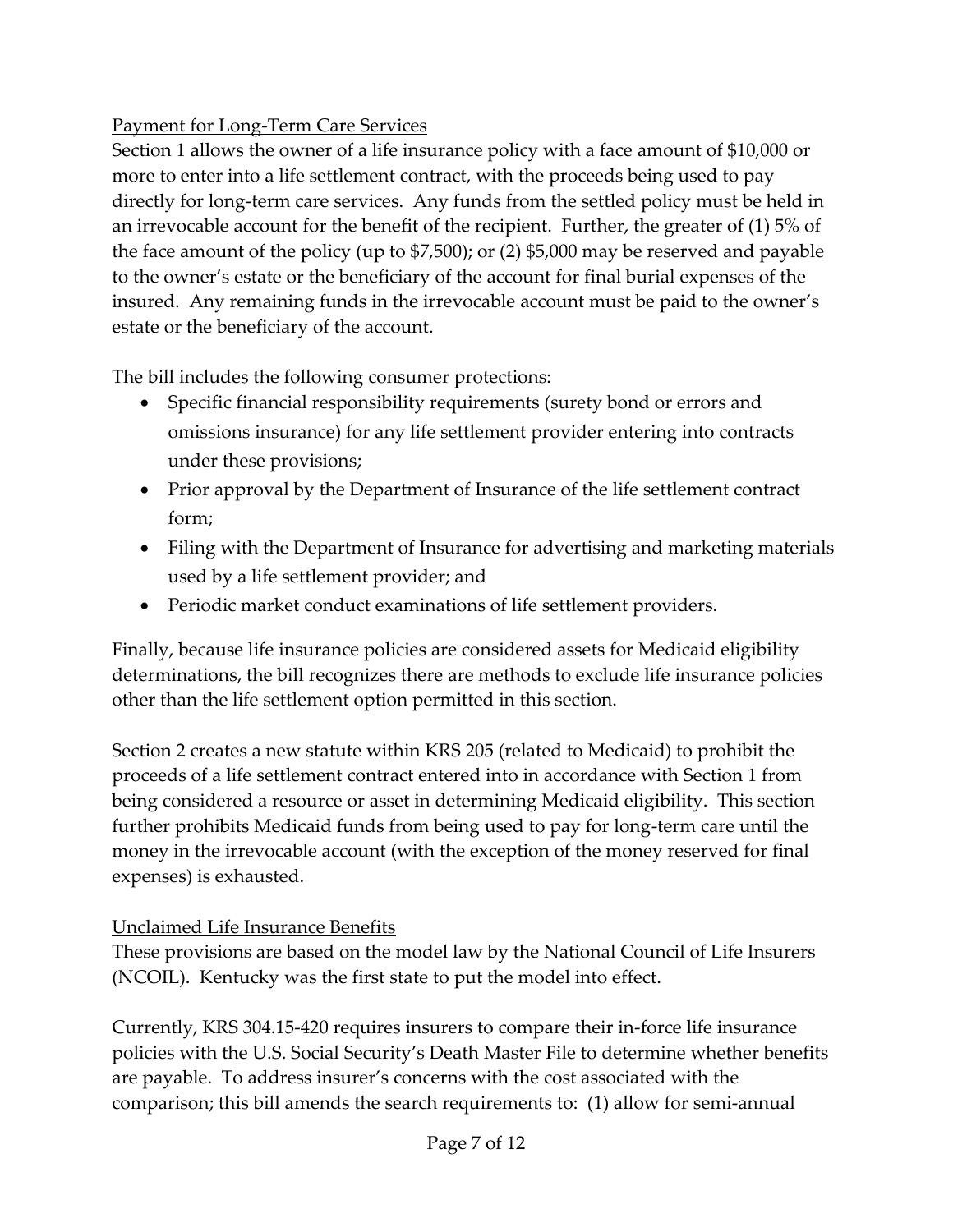searches rather than quarterly searches; and (2) allow for a search of the Death Master File updates after the insurer has completed one comparison of the entire Death Master File.

Additionally, the bill addresses the following implementation concerns:

- Permits an insurer to submit unclaimed life insurance benefits to the State Treasurer on its next unclaimed property report rather than immediately upon notification to the State Treasurer on expiration of the statutory time period for escheat;
- Clarifies that a violation of the provisions of this section constitutes an unfair trade practice only if the failure to meet the requirements is frequent enough to be considered a general business practice;
- Clarifies that an insurer shall not be subject to penalties if it is making a goodfaith effort to comply with the requirements of this section; and
- Allows for a one-year phase-in upon an insurer's demonstration of hardship to the Commissioner.

*Contact: Health & Life Division (502) 564-6088*

## **HB 432 – Local Government Premium Taxes**

This bill amends KRS 91A.080 to exempt from local government premium tax any premiums paid to an insurance company or surplus lines broker by non-profit selfinsurance groups whose membership consists of school districts.

*Contact: Consumer Protection Division (502) 564-6034*

# **Additional Legislation of Interest**

#### **SB 29 – Acupuncture**

This bill amends KRS 311.671 to 311.686 to change acupuncture from a certified to a licensed profession.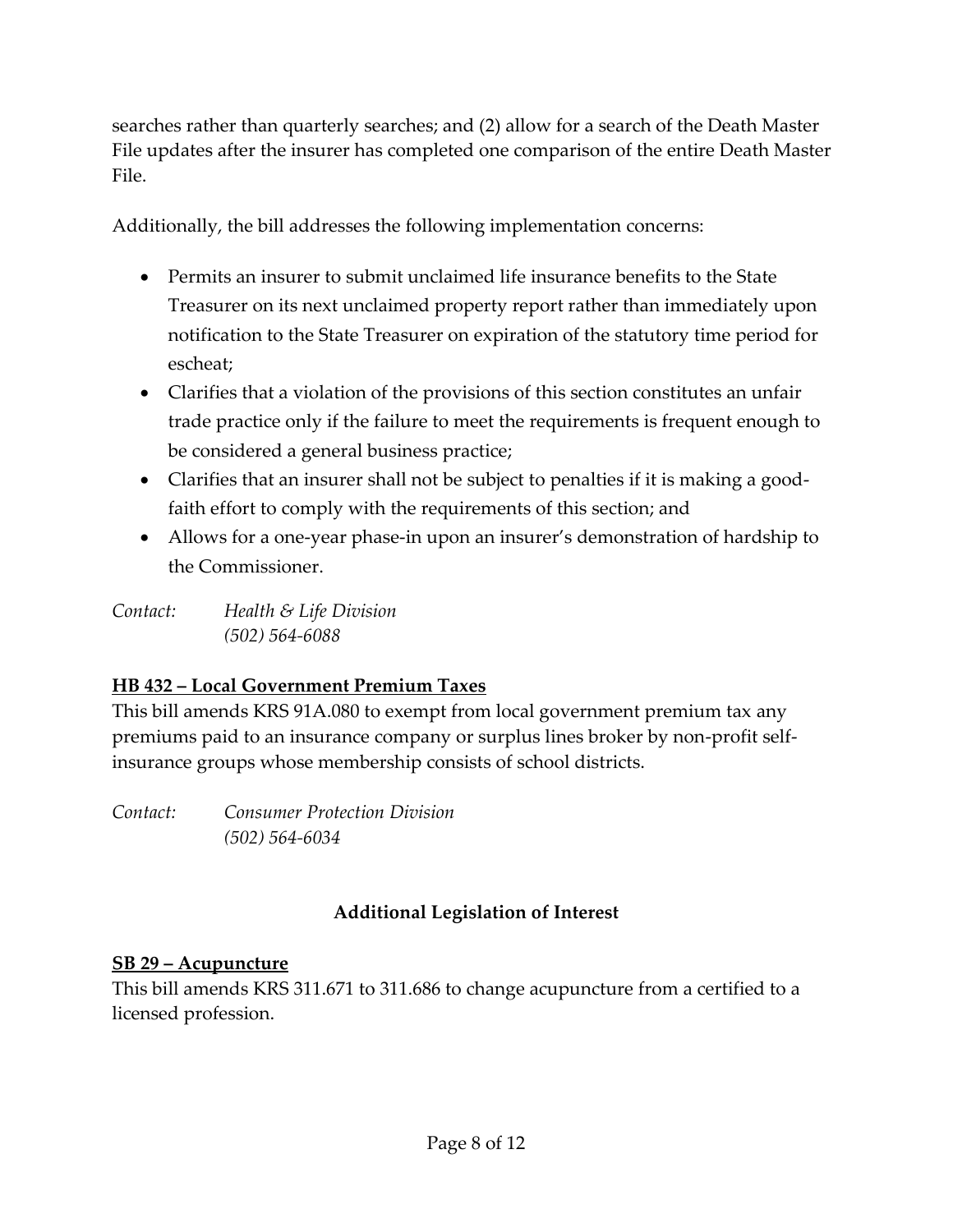#### **SB 41 – Physician Assistants**

This bill amends KRS 311.856 to require a supervising physician to review and countersign at least ten percent (10%) of a physician assistant's overall medical notes every thirty (30) days to ensure quality of care. A countersignature is not required prior to orders being executed.

#### **SB 59 – Motor carrier transportation contracts**

This bill creates a new section of KRS Chapter 281 to establish that indemnification clauses and provisions that require a motor carrier to procure liability insurance covering the acts or omissions of the promise in motor carrier transportation contracts are void and unenforceable. This law does not apply to the Uniform Intermodal Interchange and Facilities Access Agreement.

### **SB 61 – Licensure of fee-based pastoral counselors**

This bill amends various statutes to change pastoral counselors from a certified to a licensed profession.

### **SB 105 – Newspaper Carriers**

This bill amends KRS 342.640 to remove from the listing of those considered to be employees for workers' compensation purposes people selling or distributing newspapers on the street or to customers at their homes or places of business. Previously, the law considered newspaper carriers to be employees of independent news agencies.

## **HB 5 – Safety and security of personal information held by public agencies**

This bill creates new statutes in KRS Chapter 61 to require all agencies including state, city, and public school entities that maintain or possess personal information to implement procedures to safeguard against security breaches. This law takes effect January 1, 2015.

#### **HB 78 – Trusts and estates**

This bill creates KRS Chapter 386B to enact the Kentucky Uniform Trust Code.

## **HB 90 – Operation of a motor vehicle by persons under the age of 18**

This bill amends KRS 24A.175 to prohibit a court from adjudicating a traffic violation involving a defendant under the age of eighteen (18) unless the adult that assumed liability of the minor is present. This requirement does not apply to emancipated minors.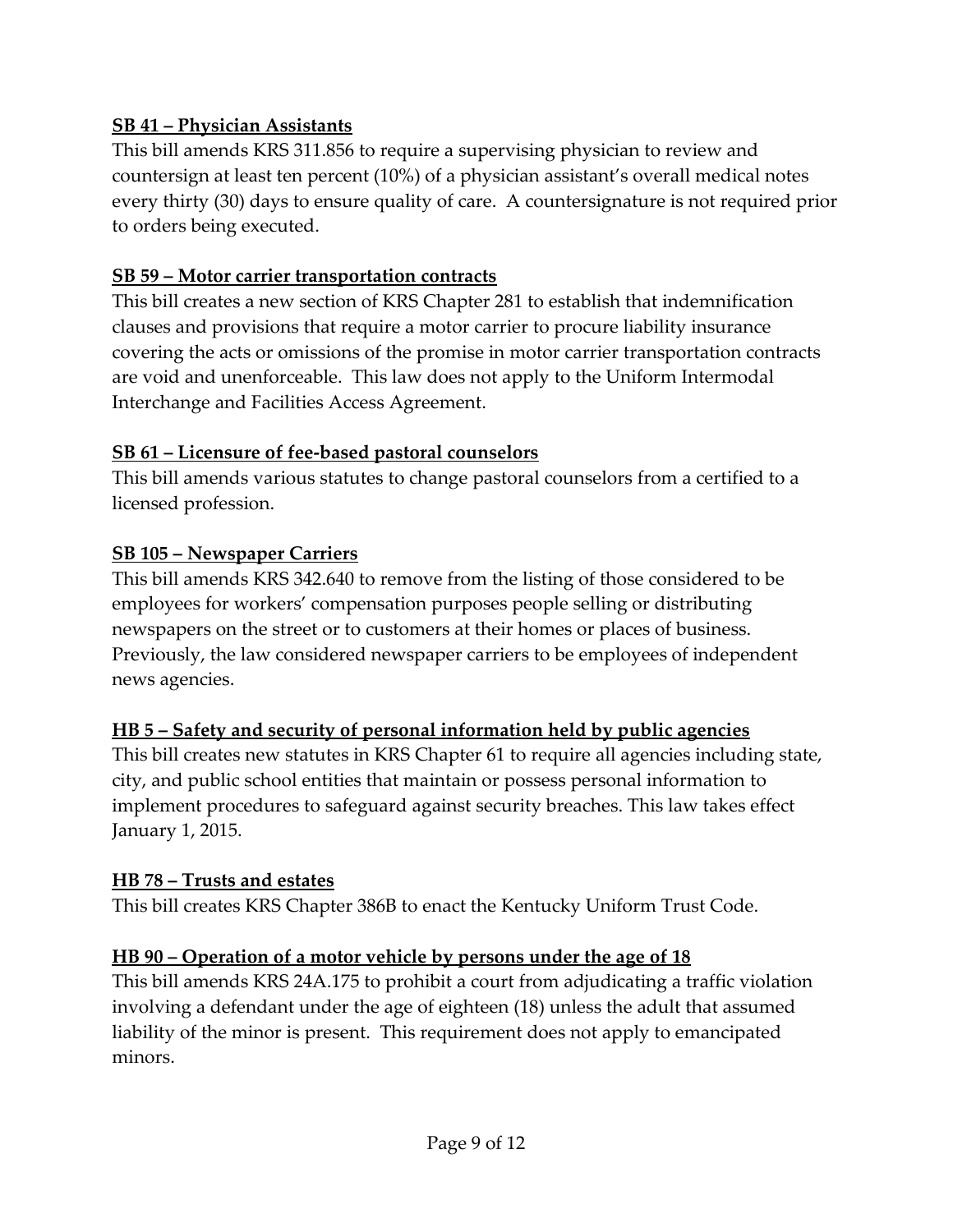The bill also amends KRS 189.999 to prohibit the prepayment of traffic violations by persons under the age of 18.

#### **HB 133 – Recreational Vehicles**

This bill establishes the rights and duties of recreational vehicle dealers. Of note are the following sections:

 Section 15 amends the definition of "motor vehicle" in KRS 190.010 to exclude recreational vehicles and creates within that statute the following definition of recreational vehicle:

"Recreational vehicle" means a vehicle that: (a) Is primarily designed as temporary living quarters for noncommercial recreation or camping use; (b) Has its own motive power or is towed by another vehicle; (c) Is regulated by the National Highway Traffic Safety Administration as a vehicle; and (d) Does not require a special highway use permit.

- Section 17 amends KRS 190.033 to require the same insurance or indemnifying bond for a new recreational vehicle dealer as is required of a currently licensed motor vehicle dealer. The required limits are \$100,000 for bodily injury for any one person/\$300,000 for bodily injury in any one accident and \$50,000 property damage.
- Section 20 amends KRS 190.062 to require parties with recreational vehicle franchise issues to submit disputes between the new recreational vehicle dealer and warrantor to mediation before a civil action may be filed. The mediation process tolls the civil statute of limitations. Mediation costs will be split by the parties.
- Section 21 amends KRS 190.090 to state that a recreational vehicle shall be subject to the same requirements as a motor vehicle, in the same manner as a moped is currently required to meet.

## **HB 169 – Motor vehicle dealers**

With regard to insurance, this bill amends KRS 193.033 to change the limits on the required insurance for a motor vehicle dealer's license, motor vehicle auction dealer's license, or wholesaler's license and for commercial general liability for automotive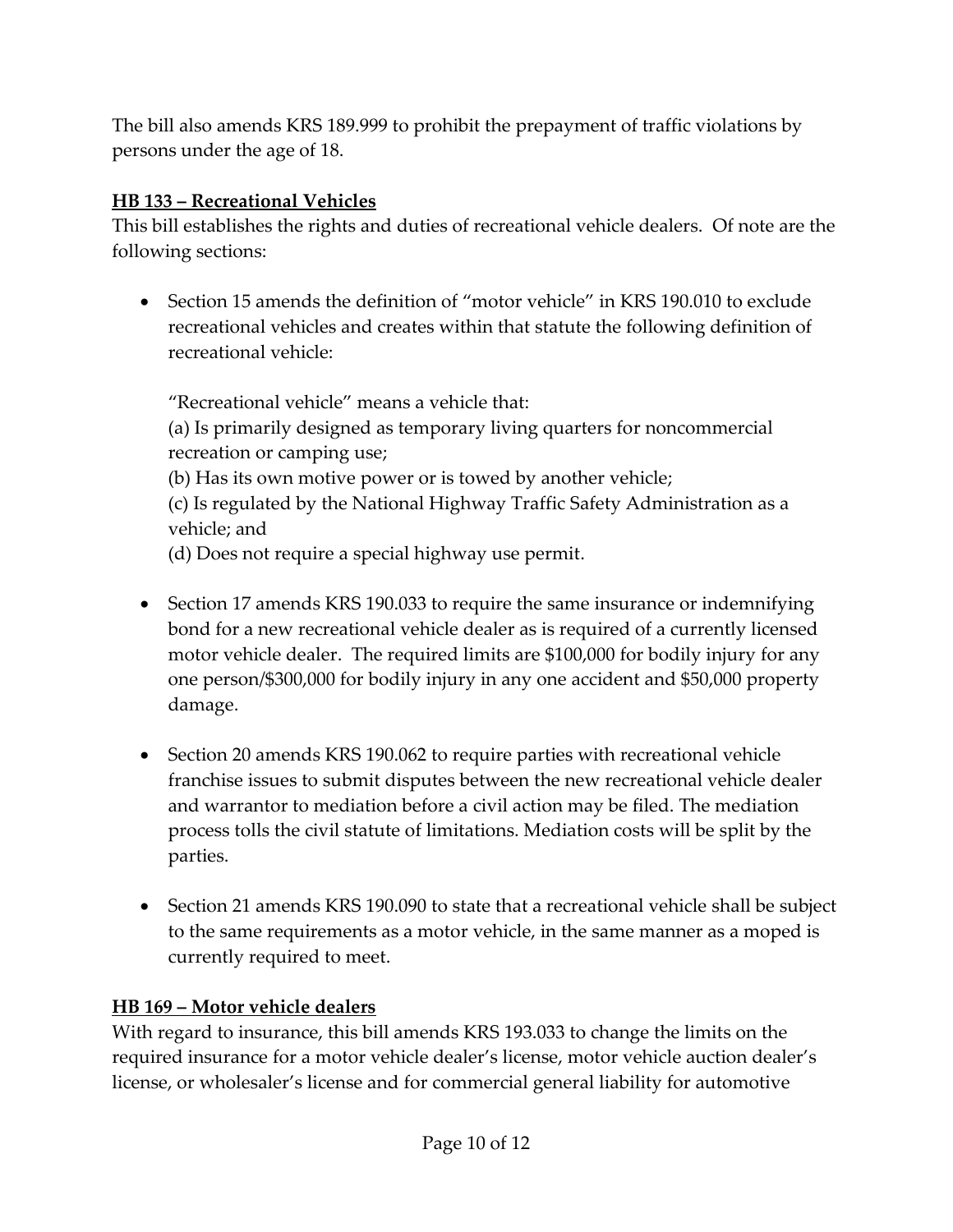recycling dealers to \$250,000 for bodily injury or death of any one (1) person, \$500,000 for bodily injury or death in any one (1) accident, and \$250,000 property damage.

A dealer that has a certificate of authority from the Department of Insurance demonstrating proof of self-insurance is exempt from this requirement.

#### **HB 232 – Security Standards**

This bill creates new statutes in KRS Chapter 365 to require persons or businesses that hold personally identifiable information to disclose any breach of the security of the system. The bill sets forth specific notification procedures. Persons or businesses that are subject to the privacy provisions within Gramm-Leach-Bliley or the Health Insurance Portability and Accountability Act are not subject to these provisions of this bill.

### **HB 235 – Executive Branch Budget (Prompt Payment of Claims)**

Unlike previous years, the Executive Branch Budget Bill did not amend KRS 304.17A-730 related to interest for claims paid outside the prompt payment timeframes. As such, the three-tiered interest payment, as required by KRS 304.17A-730 will be in effect beginning July 1, 2014.

## **HB 260 – All-terrain vehicles**

This bill amends KRS 189.515 to permit an ATV operator who is sixteen (16) or older, to cross a public roadway with posted speed limit of 45 mph or less without protective headgear in order to get from one ATV trail to another.

### **HB 316 – Insurance for tangible personal property to secure a loan by a consumer loan company**

This bill amends KRS 286.4-560 to establish requirements when a consumer loan company offers insurance on tangible personal property offered as security (collateral) for a loan as a part of the loan process, in loans over \$300. The bill requires the loan company to use a licensed insurance agent, give full disclosure to the consumer as to the coverages and costs of the insurance, and provides that the cost of the insurance may be excluded from the amount of the finance charge if the insurer waives its subrogation rights against the borrower. In addition, the bill allows a consumer loan licensee to request and secure credit property insurance on the tangible personal property, provided that the cost is not charged to the borrower unless the insurer agrees that it will not exercise its right to subrogation against the borrower under the licensee's policy. Any disclosure relating to insurance written in connection with a loan transaction must be delivered to the borrower within thirty (30) days of the date of the loan.